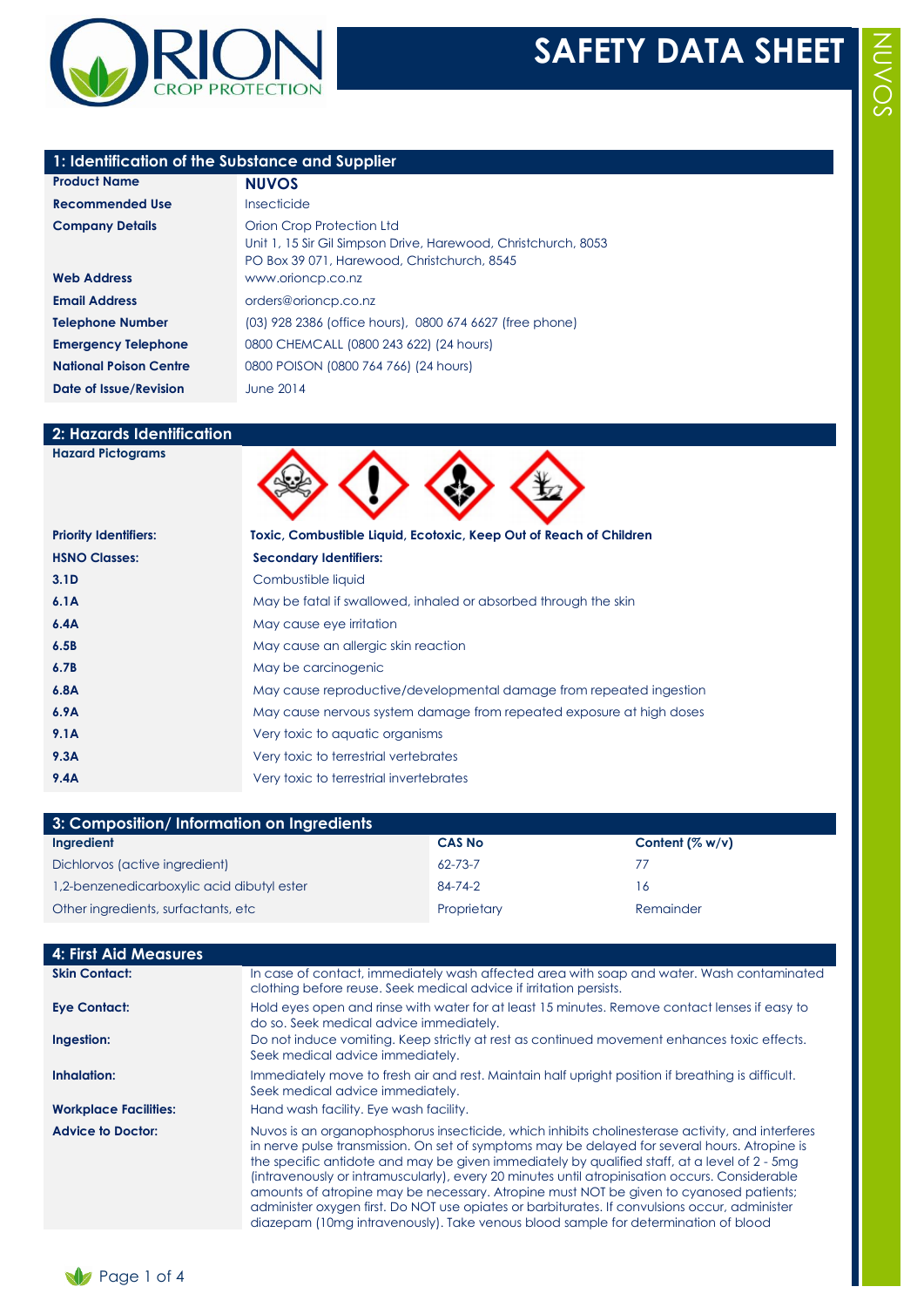cholinesterase activity. Cholinesterase reactivators (Pralidoxime) should, if possible, be given at the same time as atropine. They are not effective after 24 hours post exposure and are not substitutes for atropine. Pralidoxime should be administered at: Mild poisoning: 1g in 2 - 3ml water (intramuscularly), Severe poisoning: 2g in 30ml water (intravenously). **National Poison Centre** 0800 POISON (0800 764 766) (24 hours)

NUVOS

| 5: Fire-Fighting Measures         |                                                                                                                     |
|-----------------------------------|---------------------------------------------------------------------------------------------------------------------|
| <b>Fire/Explosion Hazard</b>      | Flammable liquid and vapour. Explosive concentrations of vapours may form in enclosed or<br>poorly ventilated areas |
| <b>HAZCHEM Code</b>               | 2X                                                                                                                  |
| <b>ERP Guide No</b>               | 35                                                                                                                  |
| <b>Extinguishing Media</b>        | Water spray, foam, dry chemical or C02. Avoid water jet.                                                            |
| <b>Fire Fighting Instructions</b> | During a fire, toxic fumes may be emitted. Wear self-contained breathing apparatus. Contain<br>runoff.              |

#### **6: Accidental Release Measures**

Caution: Floors may be slippery if wet. Eliminate all ignition sources and naked lights. Use non-sparking equipment. Leave and/or avoid entering confined spaces. When dealing with spills wear personal protective clothing and equipment as described in section 8. Respiratory protection (with organic vapour cartridge) required for any spill other than minor. Prevent further spillage or leakage. Keep bystanders away. Absorb spillage with inert material such as spill kit, sand or cat litter. Collect and place in a sealable container for disposal. Wash down affected area with water and detergent. Absorb and collect washings for disposal. Dispose of safely to a suitable landfill.

**7: Storage, Handling and Use Storage:** Keep out of reach of children. Do not store near heat, flame or other source of ignition. Store in the original, tightly closed container, in a secure and well ventilated area away from feed or foodstuffs. Do not store in direct sunlight. **Handling and Use:** Keep out of reach of children. Avoid contact with eyes and skin. Avoid inhalation of vapour or spray mist. Avoid handling, mixing or use of the product or container near heat, flame or other source of ignition. Heavy vapours can flow along surfaces to distant ignition sources and flash back. Take precautionary measures against static discharge. Mix in a well ventilated area. Do not spray onto food or food contact surfaces. Do not use near air vents or ducts. When mixing or applying, wear protective clothing as described in section 8. Wash splashes of concentrate from skin immediately. Do not eat, drink or smoke while using. Wash hands and face after use. Wash protective clothing after use. **Approved Handler** Required. **Tracking** Required. **Record Keeping** Record of use must be kept if applied where members of the public may be lawfully present, or where it is likely to enter air or water and leave that place. **REI REI** Outdoors – Once spray has dried. Indoors – 12 hours (following thorough ventilation) **Site Requirements under the HSNO Act 1996 and HSNO Regulations:** A location test certificate is not required A hazardous atmosphere zone is not required Fire extinguishers are required for more than 500 litres (2 fire extinguishers) Signage is required for 50 litres or more **Emergency information is required for any quantity** An emergency plan is required for more than 100 litres Secondary containment is required for more than 100 litres Separation/Segregation from incompatible substances (classes 1, 2, 3.2, 4 and 5) is required. **Additional Requirements** All aspects of storage, handling, use, disposal and record keeping must be in accordance with

| 8: Exposure Control / Personal Protection |                                                                                                                                                                                                             |
|-------------------------------------------|-------------------------------------------------------------------------------------------------------------------------------------------------------------------------------------------------------------|
| <b>Tolerable Exposure Limit</b>           | None established.                                                                                                                                                                                           |
| <b>Workplace Exposure</b>                 | <b>Product</b> – None established (Use lowest practicable level).                                                                                                                                           |
| <b>Standards</b>                          | Active ingredient - Dichlorvos 0.1 ppm / 0.9 mg/m <sup>3</sup> (8hr TWA)                                                                                                                                    |
|                                           | Excipients - 1,2-benzenedicarboxylic acid dibutyl ester 5 mg/m <sup>3</sup> (8hr TWA).                                                                                                                      |
|                                           | <b>Others</b> - None established (Use lowest practicable level).                                                                                                                                            |
| <b>Engineering Controls</b>               | Limited given nature of use.                                                                                                                                                                                |
| <b>Personal Protection:</b>               |                                                                                                                                                                                                             |
| Eye                                       | Full face respirator.                                                                                                                                                                                       |
| <b>Skin</b>                               | Chemical resistant coveralls with hood tightly fitting at head, wrists and ankles (e.g., Tychem F suit),<br>chemical resistant boots and chemical resistant gloves (barrier multilayer, nitrile, neoprene). |
| <b>Respiratory</b>                        | Respirator (organic vapour and particulate matter) when mixing or applying. Self contained<br>breathing apparatus in enclosed or poorly ventilated areas.                                                   |
| <b>Biological Monitoring</b>              | Regular users in direct contact (mixing and application) should undergo biological monitoring of<br>cholinesterase activity. Consult with your GP or Occupational Health Adviser.                           |
|                                           |                                                                                                                                                                                                             |

NZS 8409:2004 'Management of Agrichemicals', and relevant local and regional council plans.

# **9: Physical and Chemical Properties Form** Amber Clear liquid **Odour** Characteristic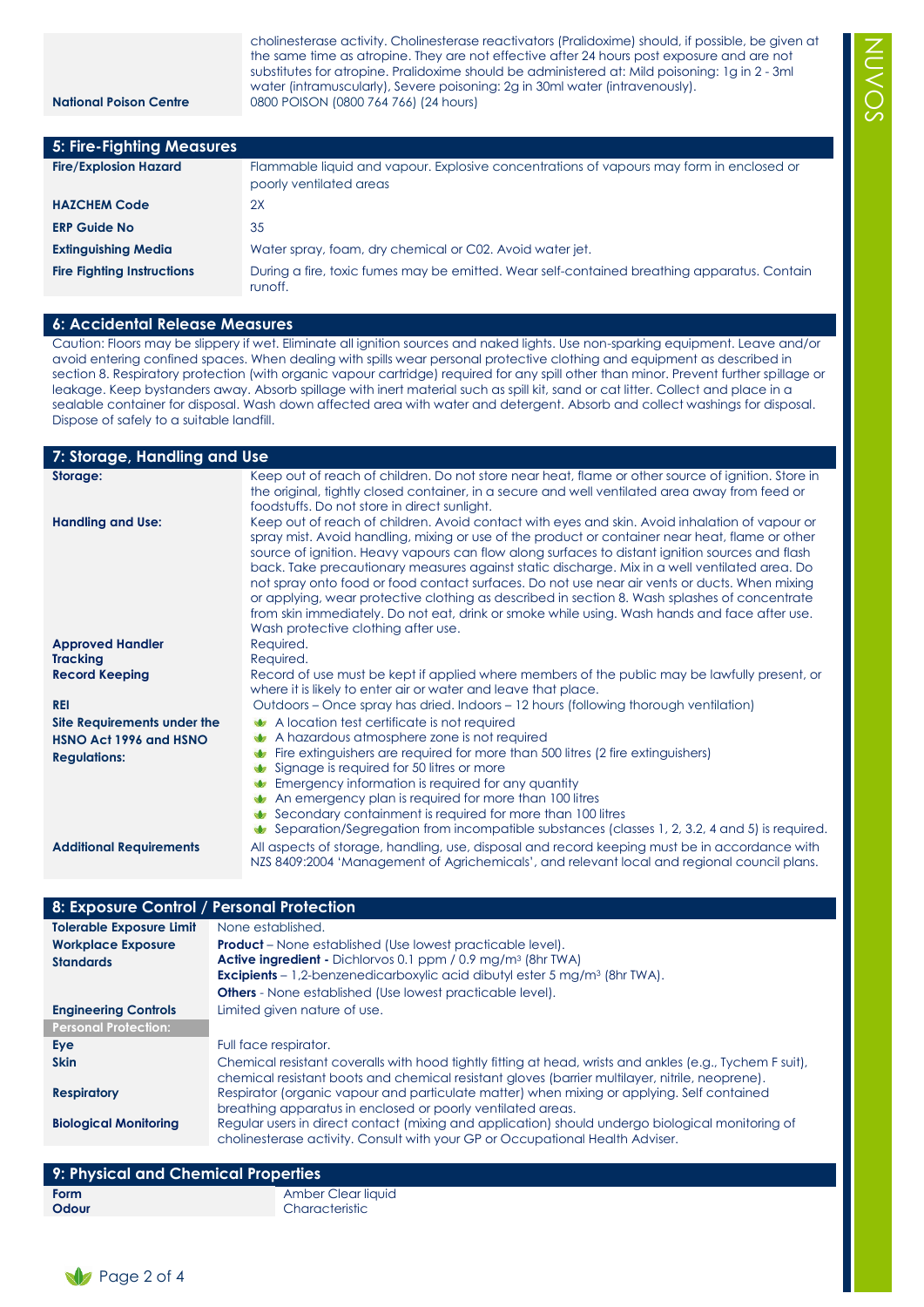| Mild irritation. Contact may induce an allergic response in susceptible individuals. Can be<br>Excessive sweating, headache, weakness, faintness, giddiness, small pupils, blurred vision<br>Dispose of to a suitable landfill. Do not burn. Do not use packaging for any other purpose. |
|------------------------------------------------------------------------------------------------------------------------------------------------------------------------------------------------------------------------------------------------------------------------------------------|

NUVOS

| 14: Transport Information |
|---------------------------|
| <b>Dangerous Goods</b>    |